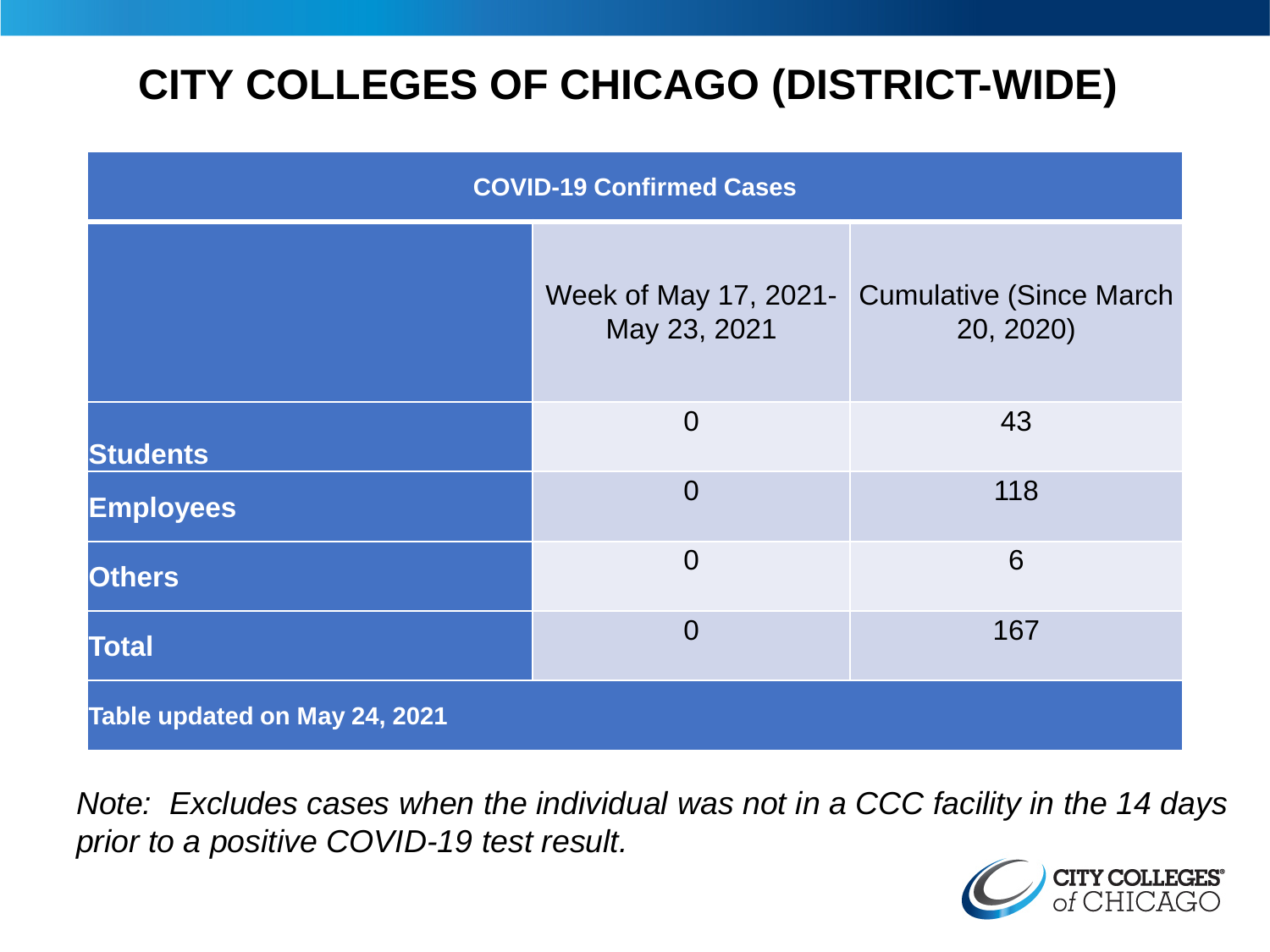### **DALEY COLLEGE**

| <b>COVID-19 Confirmed Cases</b> |                                       |                                              |
|---------------------------------|---------------------------------------|----------------------------------------------|
|                                 | Week of May 17, 2021-<br>May 23, 2021 | <b>Cumulative (Since March)</b><br>20, 2020) |
| <b>Students</b>                 | $\overline{0}$                        | $\overline{0}$                               |
| <b>Employees</b>                | $\overline{0}$                        | 15                                           |
| <b>Others</b>                   | $\overline{0}$                        | $\overline{0}$                               |
| <b>Total</b>                    | $\overline{0}$                        | 15                                           |
| Table updated on May 24, 2021   |                                       |                                              |

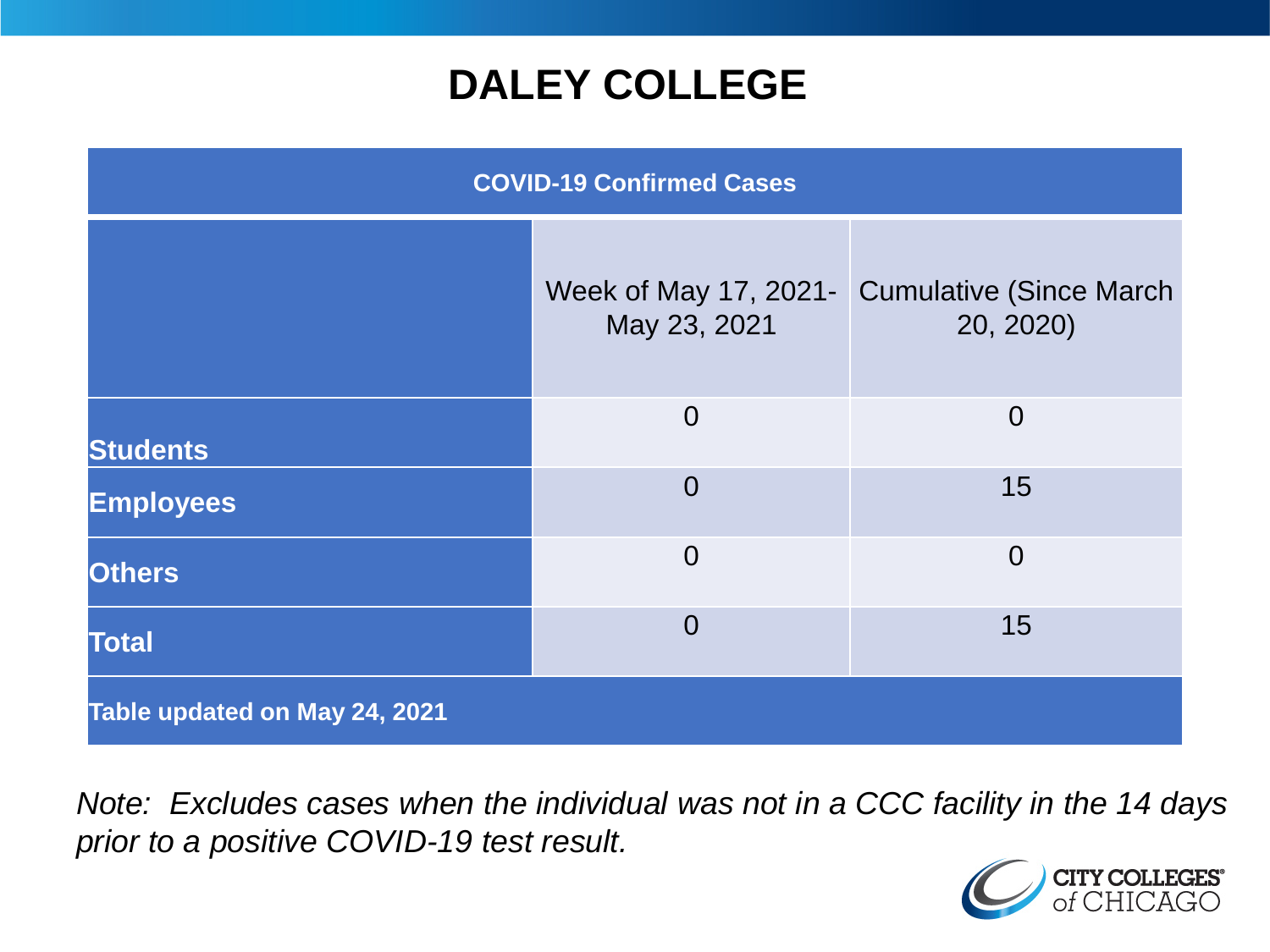### **HAROLD WASHINGTON COLLEGE**

| <b>COVID-19 Confirmed Cases</b> |                                       |                                              |
|---------------------------------|---------------------------------------|----------------------------------------------|
|                                 | Week of May 17, 2021-<br>May 23, 2021 | <b>Cumulative (Since March)</b><br>20, 2020) |
| <b>Students</b>                 | $\overline{0}$                        | 8                                            |
| <b>Employees</b>                | $\Omega$                              | 11                                           |
| <b>Others</b>                   | $\overline{0}$                        | 2                                            |
| <b>Total</b>                    | $\Omega$                              | 21                                           |
| Table updated on May 24, 2021   |                                       |                                              |

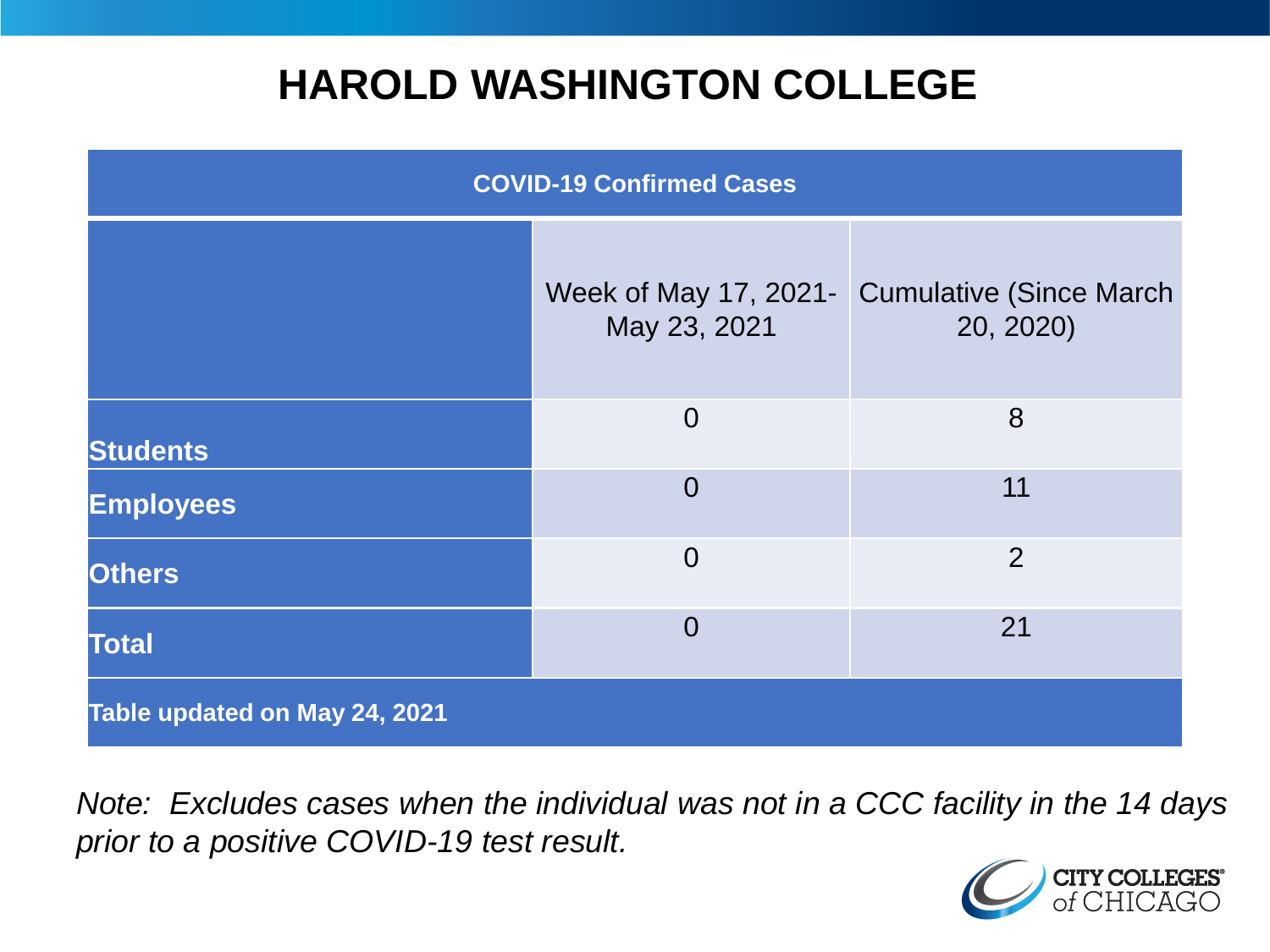### **KENNEDY-KING COLLEGE**

| <b>COVID-19 Confirmed Cases</b> |                                       |                                              |
|---------------------------------|---------------------------------------|----------------------------------------------|
|                                 | Week of May 17, 2021-<br>May 23, 2021 | <b>Cumulative (Since March)</b><br>20, 2020) |
| <b>Students</b>                 | $\overline{0}$                        | 7                                            |
| <b>Employees</b>                | $\overline{0}$                        | 17                                           |
| <b>Others</b>                   | $\overline{0}$                        | 1                                            |
| <b>Total</b>                    | $\overline{0}$                        | 25                                           |
| Table updated on May 24, 2021   |                                       |                                              |

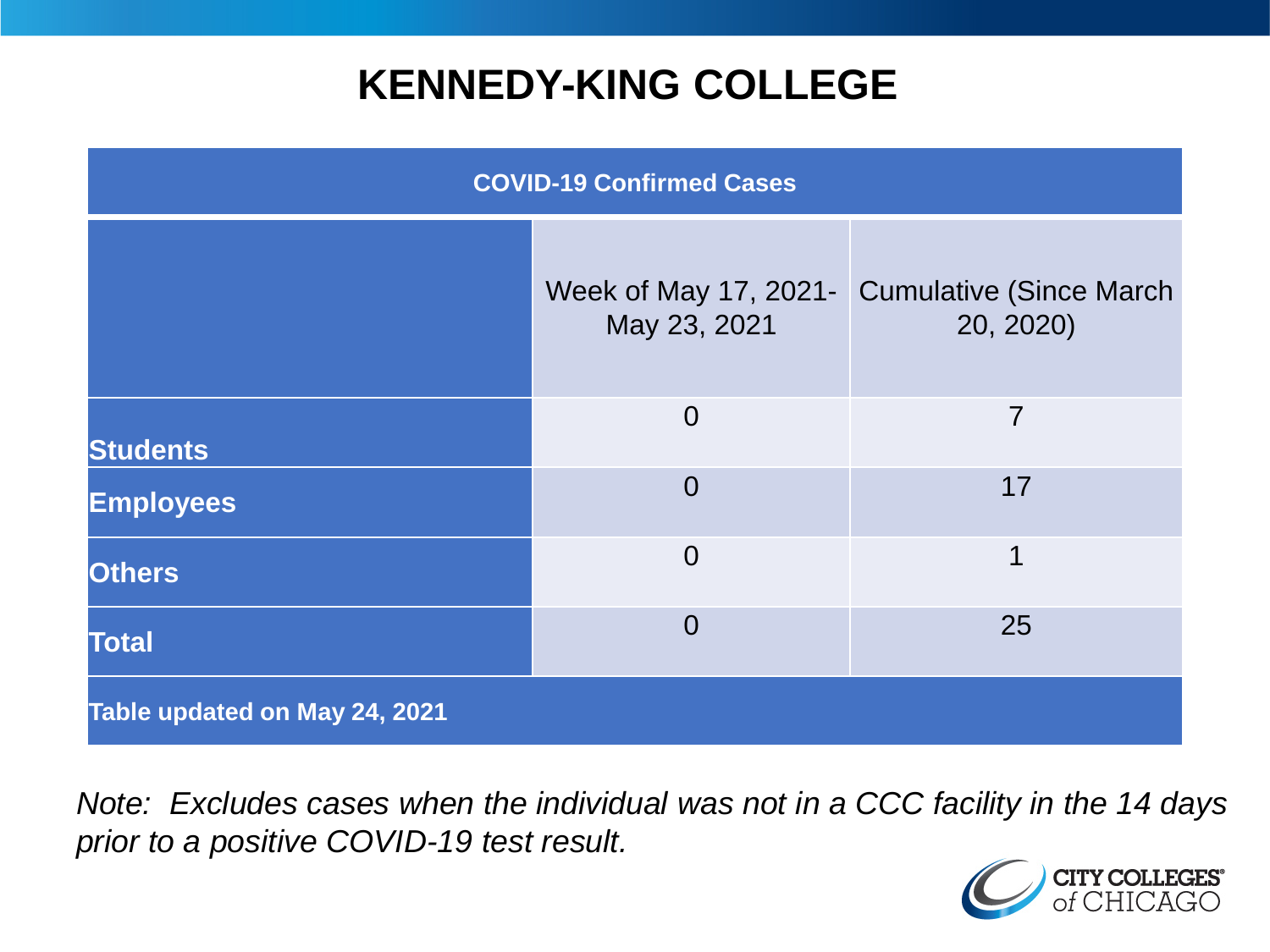# **MALCOLM X COLLEGE**

| <b>COVID-19 Confirmed Cases</b> |                                       |                                              |
|---------------------------------|---------------------------------------|----------------------------------------------|
|                                 | Week of May 17, 2021-<br>May 23, 2021 | <b>Cumulative (Since March)</b><br>20, 2020) |
| <b>Students</b>                 | $\overline{0}$                        | 20                                           |
| <b>Employees</b>                | $\overline{0}$                        | 24                                           |
| <b>Others</b>                   | $\overline{0}$                        | 1                                            |
| <b>Total</b>                    | $\overline{0}$                        | 45                                           |
| Table updated on May 24, 2021   |                                       |                                              |

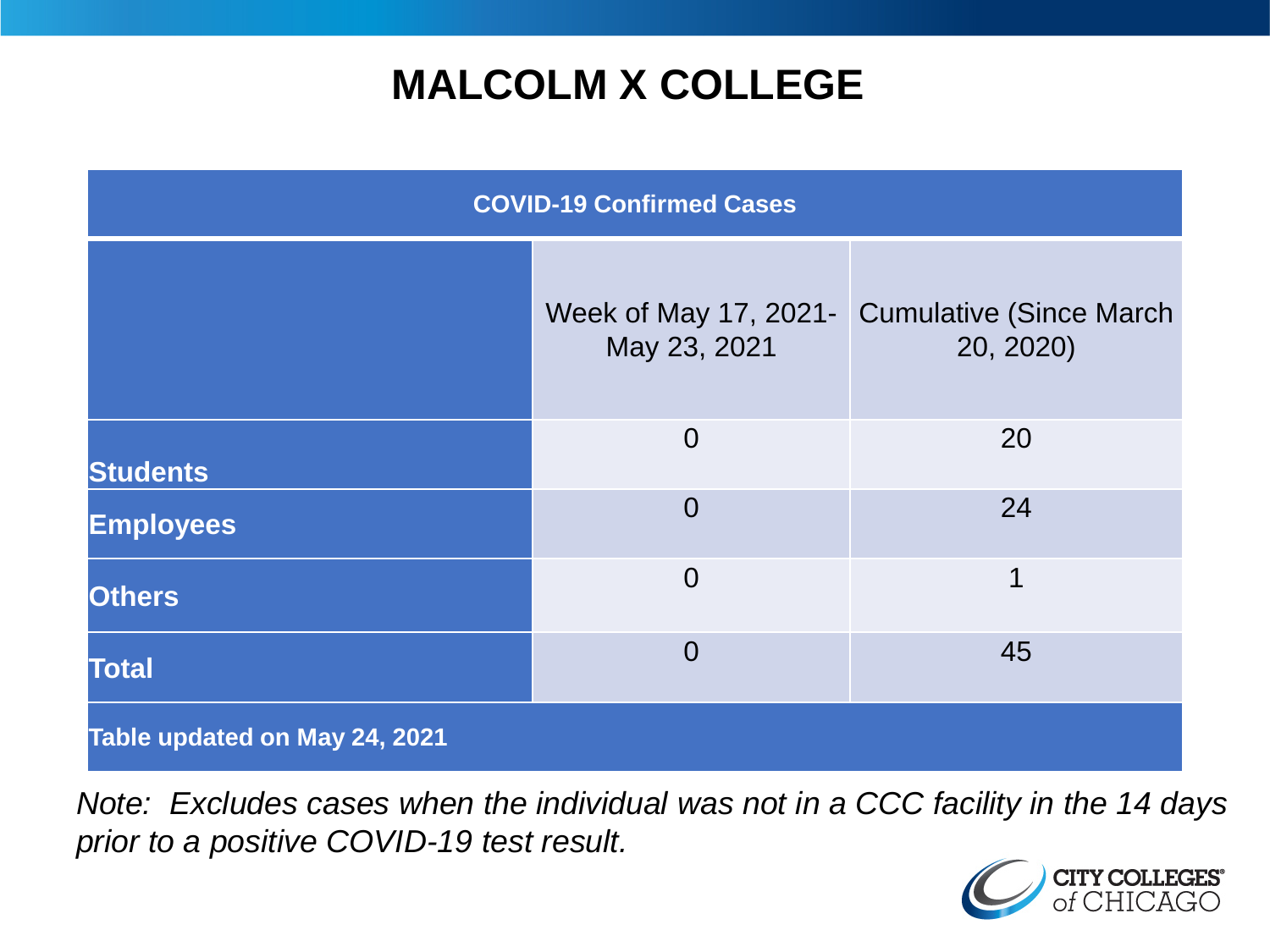# **OLIVE-HARVEY COLLEGE**

| <b>COVID-19 Confirmed Cases</b> |                                       |                                              |
|---------------------------------|---------------------------------------|----------------------------------------------|
|                                 | Week of May 17, 2021-<br>May 23, 2021 | <b>Cumulative (Since March)</b><br>20, 2020) |
| <b>Students</b>                 | $\overline{0}$                        | 2                                            |
| <b>Employees</b>                | $\Omega$                              | 20                                           |
| <b>Others</b>                   | $\overline{0}$                        | $\overline{0}$                               |
| <b>Total</b>                    | $\overline{0}$                        | 22                                           |
| Table updated on May 24, 2021   |                                       |                                              |

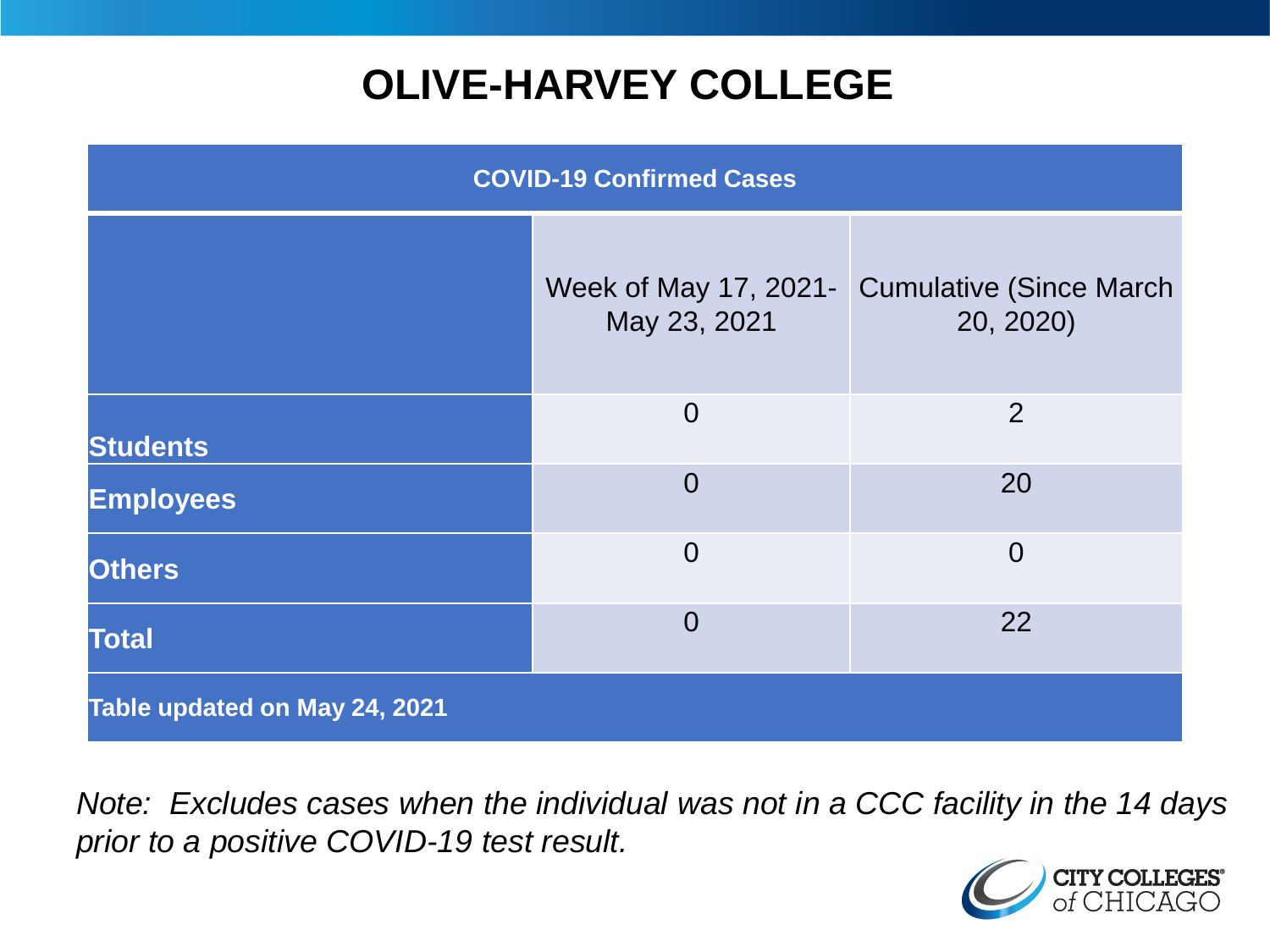### **TRUMAN COLLEGE**

| <b>COVID-19 Confirmed Cases</b> |                                       |                                             |
|---------------------------------|---------------------------------------|---------------------------------------------|
|                                 | Week of May 17, 2021-<br>May 23, 2021 | <b>Cumulative (Since March</b><br>20, 2020) |
| <b>Students</b>                 | $\overline{0}$                        | 5                                           |
| <b>Employees</b>                | $\overline{0}$                        | 18                                          |
| <b>Others</b>                   | $\overline{0}$                        | $\overline{0}$                              |
| <b>Total</b>                    | $\overline{0}$                        | 23                                          |
| Table updated on May 24, 2021   |                                       |                                             |

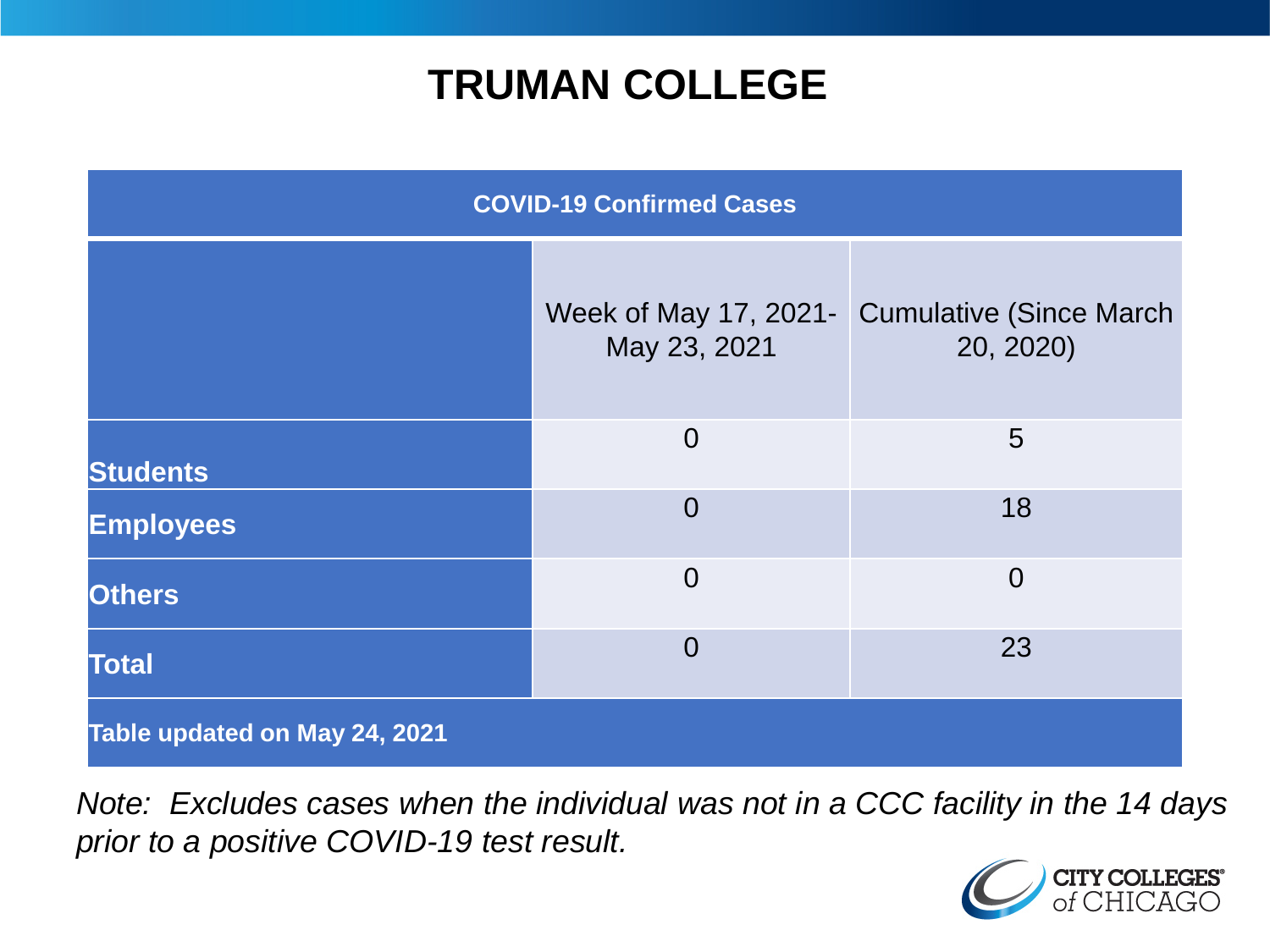### **WRIGHT COLLEGE**

| <b>COVID-19 Confirmed Cases</b> |                                       |                                              |
|---------------------------------|---------------------------------------|----------------------------------------------|
|                                 | Week of May 17, 2021-<br>May 23, 2021 | <b>Cumulative (Since March)</b><br>20, 2020) |
| <b>Students</b>                 | $\overline{0}$                        | 1                                            |
| <b>Employees</b>                | $\overline{0}$                        | 13                                           |
| <b>Others</b>                   | $\overline{0}$                        | $\overline{0}$                               |
| <b>Total</b>                    | $\overline{0}$                        | 14                                           |
| Table updated on May 24, 2021   |                                       |                                              |